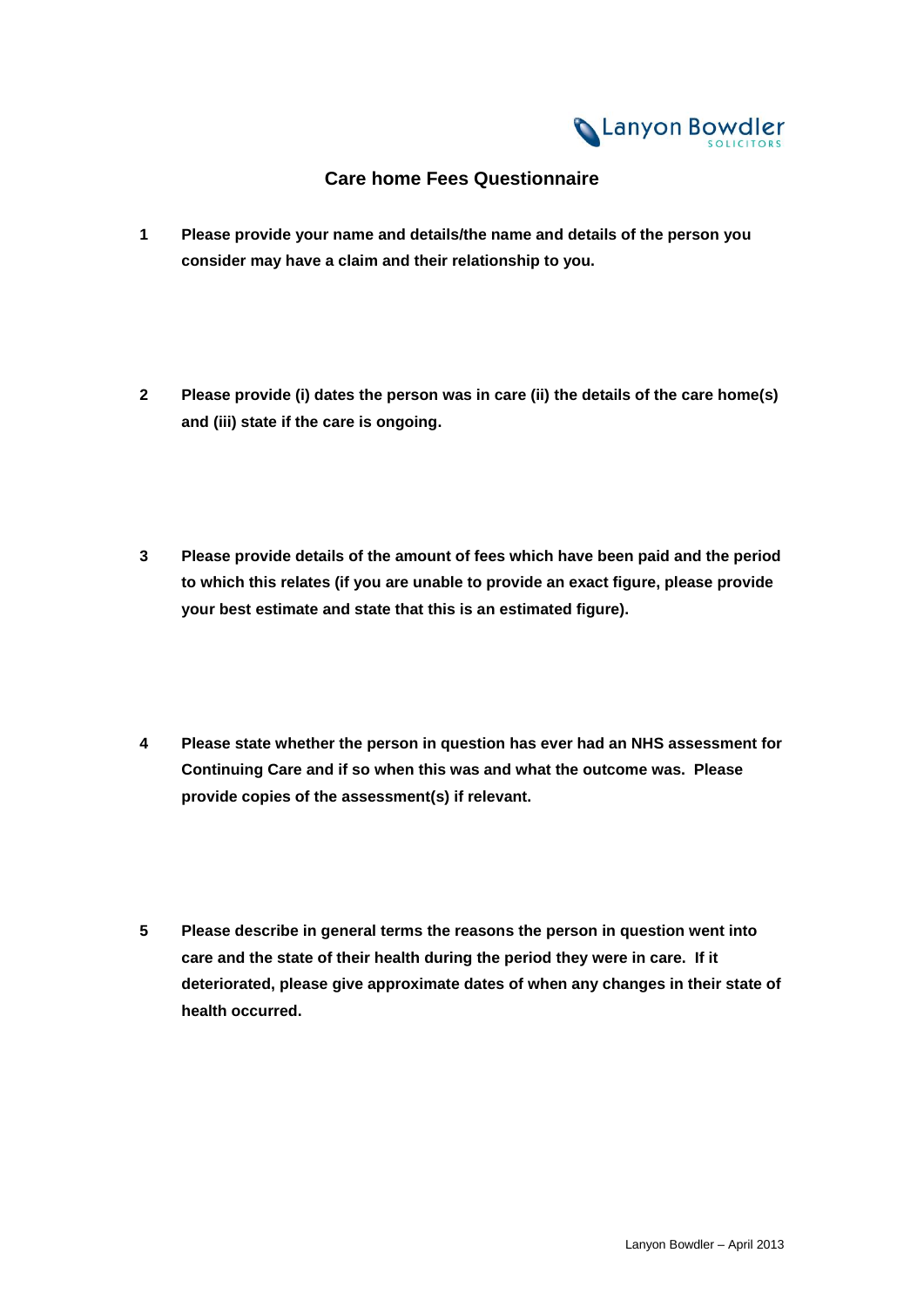- **6 Please describe the person's behaviour whilst in care? For example, is/was their behaviour challenging, did it pose a risk to themselves or others in the care home, are/were they violent or relatively calm and easy to manage?**
- **7 Please state whether the person suffers/suffered from any (i) memory problems (ii) confusion (iii) disorientation and if so how severely. Please give examples if appropriate.**
- **8 Please state whether the person has/had any awareness of risk to themselves or others.**
- **9 Please state whether the person can/could make any decisions about (i) key aspects of their lives (ii) their daily needs.**
- **10 Please describe the person's psychological and emotional state. For example, do/did they suffer from disturbed moods/anxiety/distress/depression?**
- **11 Does/did the person engage with relations or carers or are/were they withdrawn?**
- **12 Can/could the person communicate and if so how well?**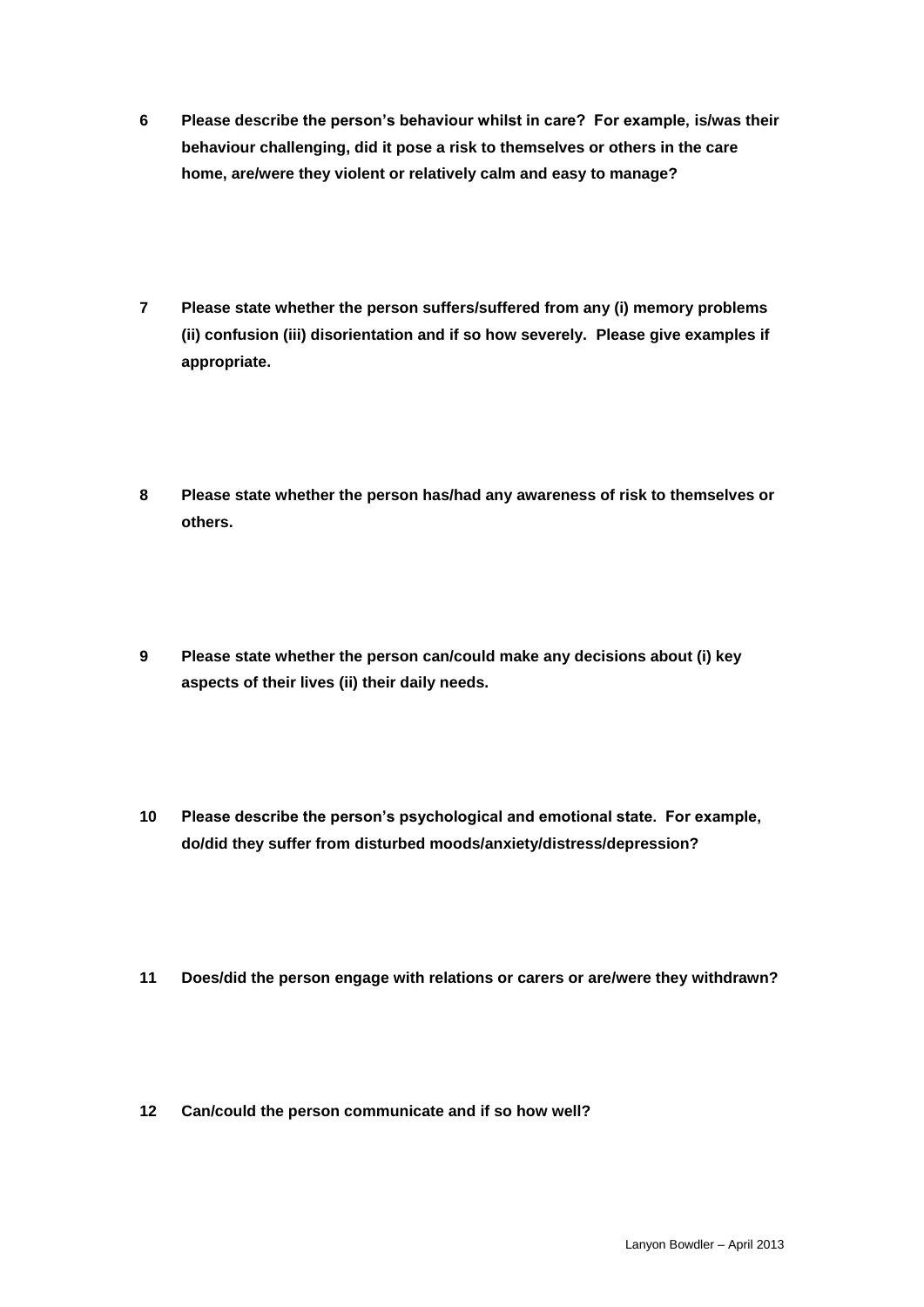- **13 Can/could the person inform carers of their needs?**
- **14 How mobile is/was the person?**
- **15 If they are/were not independently mobile, please state whether they are/were able to co-operate or assist carers in transfers or re-positioning and whether a hoist is/was used.**
- **16 Please state whether the person has/had any falls and how often?**
- **17 Please state how the person eats and drinks/ate and drank? For example, can/could they feed themselves, is/was their food liquidized, are/were they PEG fed or fed intravenously, do/did they suffer from any eating disorder?**
- **18 Is/was the person continent of urine and/or faeces? If not, please describe their continence care and whether there are/were any problems with this.**
- **19 Please state whether the person has/had any skin problems. For example, did they have any skin conditions requiring regular monitoring and treatment, if so, please state what. Do/did they suffer from pressure sores/other wounds? Do/did they have any specialist skin dressing regime in place?**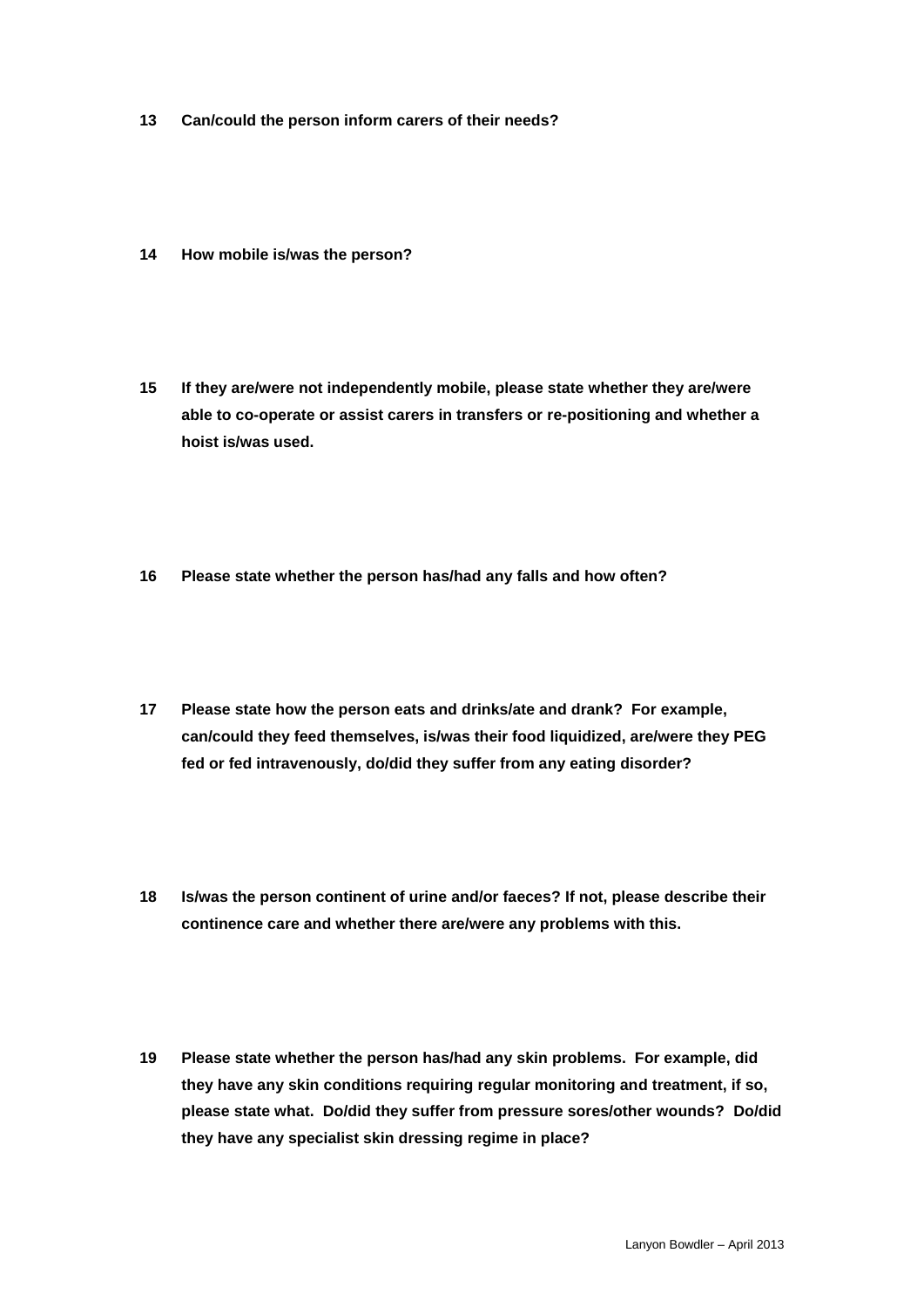- **20 Does/did the person suffer from any breathing problems? If so, please describe the nature of this and the treatment, for example, use of inhalers, nebuliser, oxygen therapy, masks, and tracheotomy. Please state how this affects/affected their daily life.**
- **21 Is/was the person able to administer their own medication or do/did they need assistance? If so, what type of assistance is/was required?**
- **22 Does/did the person's medication have to be monitored on a daily basis to alter the dose due to fluctuations in their condition?**
- **23 Is/was the person in pain and prescribed pain relief? If so, how severe is/was the pain and how much does/did it affect their daily life and their care generally?**
- **24 Does/did the person ever suffered from periods of unconsciousness? If so, how are/were these dealt with?**
- **25 Please add any additional information which you think may be relevant regarding the care needs of the person in question.**